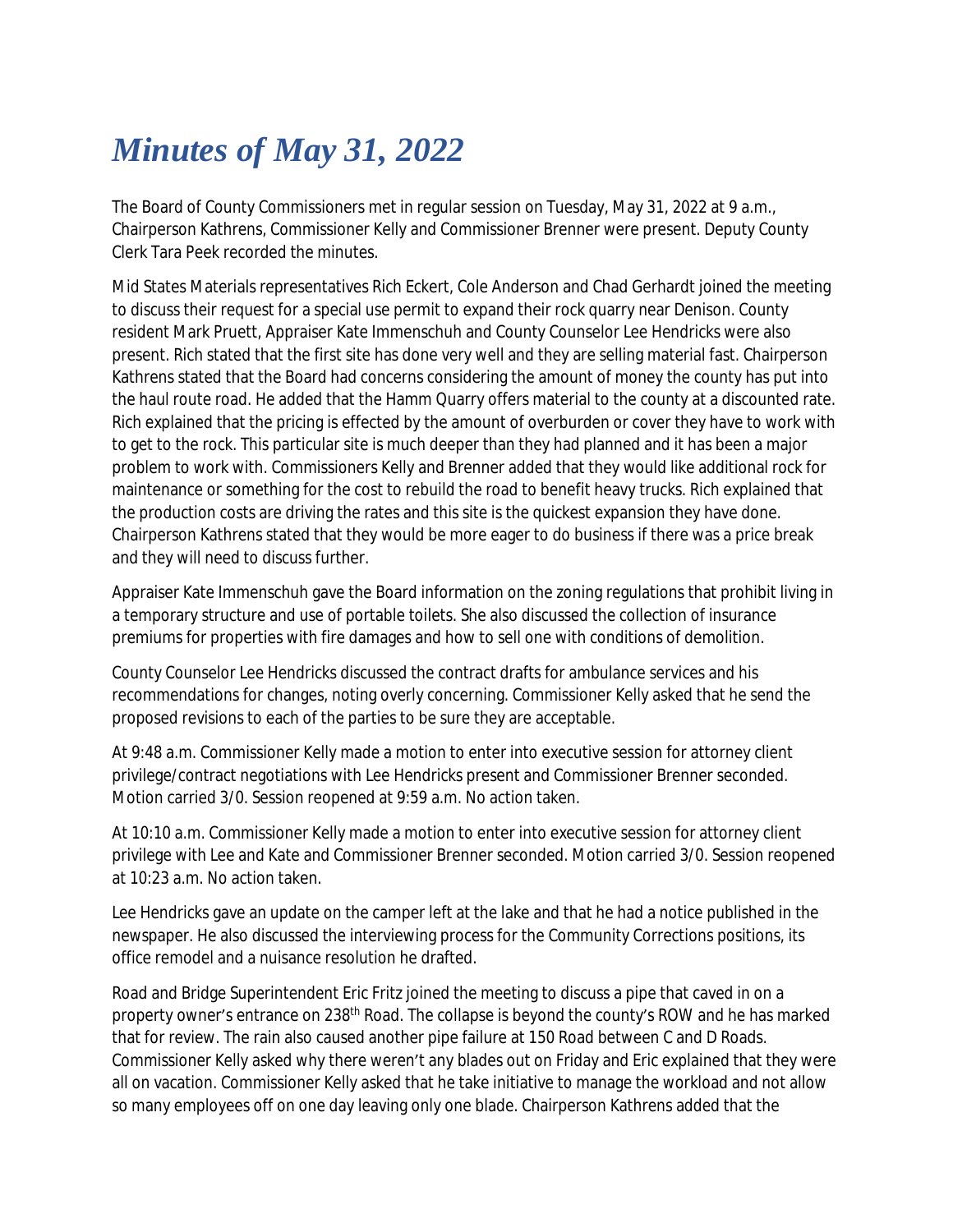department shows the least amount of respect to the Board and Commissioner Kelly agreed that they are disrespectful by not speaking to them. Eric stated that on his end this crew is the best team he has had, and he is not experiencing the same issues. He will relay the message to his employees that the Board would appreciate a team effort.

Commissioner Kelly made a motion to approve the new employee handbook and Commissioner Brenner seconded. Motion carried 3/0.

Left chambers to view the 238<sup>th</sup> road entrance pipe that failed.

Adjourned for lunch from noon to 1 p.m.

Friends of Banner Creek Reservoir members Deb and Barb Dillner joined the meeting for the opening of the bids for the community building. Holton Recorder reporter Ali Holcomb and Mark Pruett were also present. Bids for the community building were received as follows:

- Senne Construction \$863,240.00
- JM Custom Builders \$956,789.24
- Kearney and Son \$909,810.00
- AHRS \$600,597.00

No action taken. The Board stated that the bids were disappointing as the grant and in-kind match equal \$320,00.00 of available funding. The Board discussed ideas to cut the costs and will review with Banner Creek Reservoir Director Kurt Zibell next week.

County Clerk Kathy Mick discussed the 2023 budget with the Board. The Board expressed interest in adjusting the income to be more accurate for the Sheriff and Banner Lake departments rather than amending the budget later. They also reviewed the submitted budget requests for the Appraiser, ROD, Treasurer, District Court, County Clerk and Emergency Management departments. They all requested the same budget as last year along with salary increases for their staff.

Interim County Attorney Jeff Morrow joined the meeting to discuss the duties of his position and salary. He explained that the current salary is equivalent to other jobs available that are closer to his residence and have a lighter workload. The Board agreed to offer him the same salary as the former County Attorney and congratulated him on his promotion.

Commissioner Kelly made a motion to approve the May 16<sup>th</sup>, May 23<sup>rd</sup>, May 24<sup>th</sup> and May 25<sup>th</sup> minutes as written and Commissioner Brenner seconded. Motion carried 3/0.

| Department | Name               | From          | To               | Reason          | Date       |
|------------|--------------------|---------------|------------------|-----------------|------------|
|            |                    |               |                  |                 |            |
| Attorney   | Shawna Miller      | \$90,000.00   |                  | Resignation     | 06/01/2022 |
|            |                    | annual salary |                  |                 |            |
| Attorney   | <b>Jeff Morrow</b> | \$61,500.00   | \$90,000.00      | Promotion       | 06/01/2022 |
|            |                    | annual salary | annual salary    |                 |            |
| Custodial  | Pat Richter        |               | \$18.85 per hour | <b>Hired FT</b> | 06/06/2022 |

Signed the following payroll change notices: